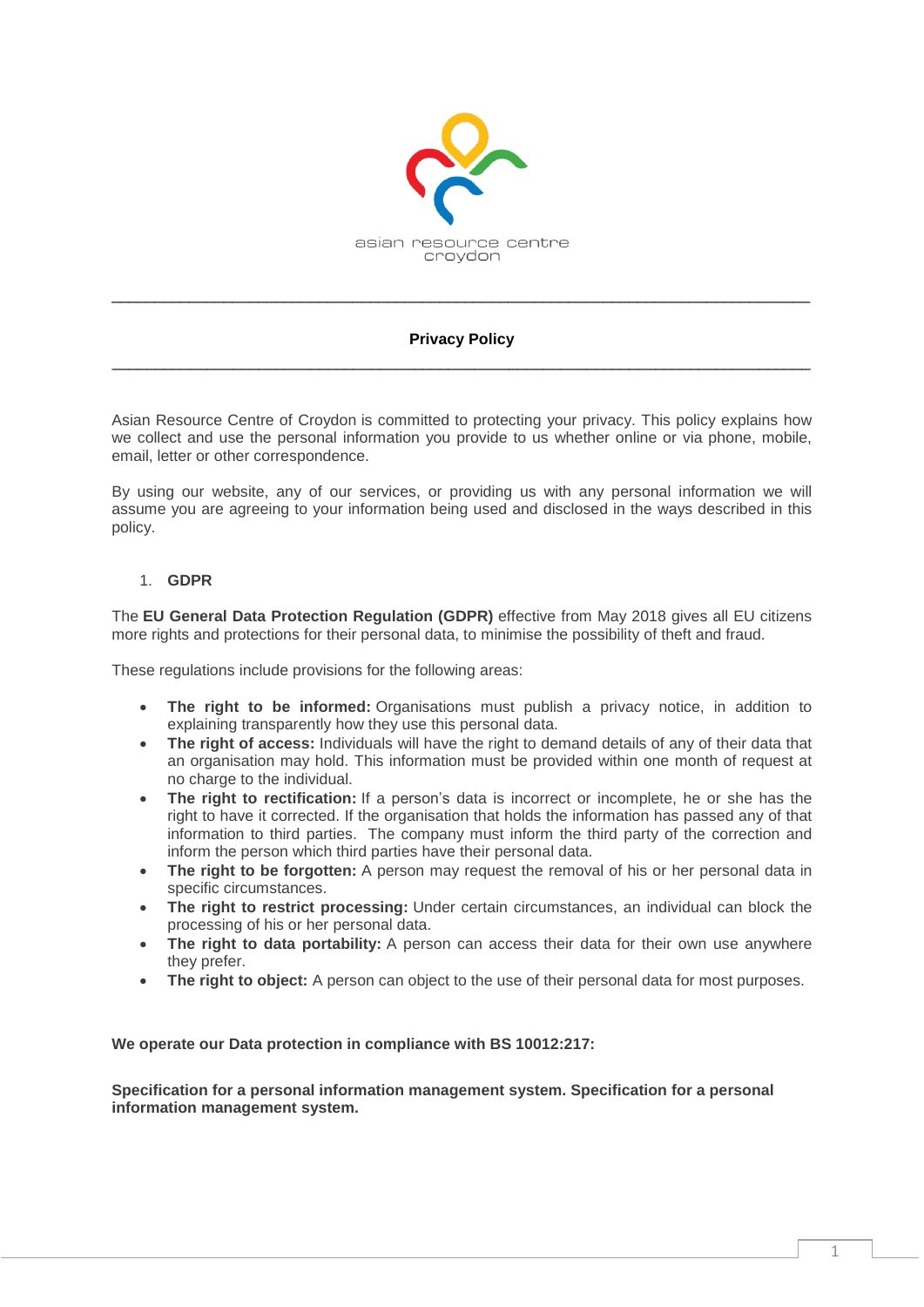# **1.1 Our core principles regarding user privacy and data protection**

User privacy and data protection are inviolable human rights:

- We have a duty of care to people contained within our data
- Data is a liability: it should only be collected and processed only under lawful means
- We do not support spam in any of its forms
- We will never sell, rent or otherwise distribute or make public any personal information

#### **1.2 Relevant legislation**

Alongside our business and internal computer systems, this Asian Resource Centre of Croydon website is designed to comply with the following national and international legislation with regards to data protection and user privacy:

- UK Data [Protection](http://www.legislation.gov.uk/ukpga/2018/12/contents/enacted) Act 2018 (DPA)
- EU Data [Protection](http://eur-lex.europa.eu/legal-content/en/ALL/?uri=CELEX:31995L0046) Directive 1995 (DPD)
- EU General Data Protection [Regulation](http://eur-lex.europa.eu/legal-content/EN/TXT/?uri=uriserv:OJ.L_.2016.119.01.0001.01.ENG&toc=OJ:L:2016:119:TOC) 2018 (GDPR)

This site's compliance with the above legislation, all elements of which are stringent in nature, means that this site is compliant with the data protection and user privacy legislation applicable to the UK.

### 2. **Data Protection Act**

In carrying out our day to day activities we process and store personal information relating to our supporters and we are therefore required to adhere to the requirements of the Data Protection Act 2018. We take our responsibilities under this act very seriously and we ensure the personal information we obtain is held, used, transferred and otherwise processed in accordance with that Act and all other applicable data protection laws and regulations including, but not limited to, the Privacy and Electronic Communication Regulations.

#### **This website collects and uses personal information for the following reasons:**

#### 3.1 **Site visitation tracking**

Like most websites, this site uses Google Analytics (GA) to track user interaction. We use this data to determine the number of people using our site, to better understand how they find and use our web pages and to track their journey through the website.

Although GA records data such as your approximate geographical location, device, internet browser and operating system, none of this information personally identifies you to us.

GA also records your computer's IP address which could be used to personally identify you but Google do not grant us access to this. We consider Google to be a third party data processor.

GA makes use of cookies, details of which can be found on Google's developer guides.

Disabling cookies on your internet browser will stop GA from tracking any part of your visit to pages within this website.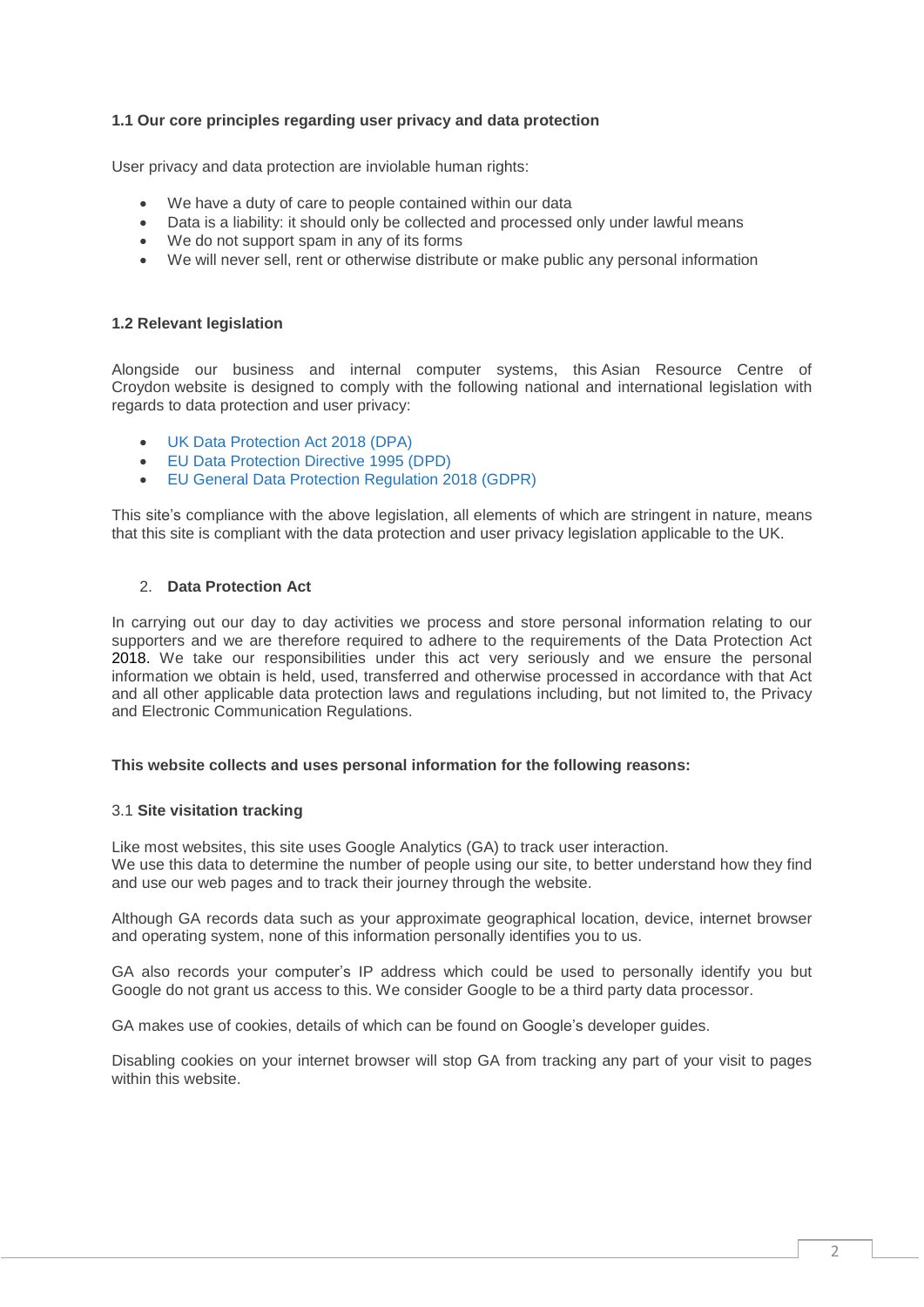# 3.2 **Comments**

Should you choose to add a comment to any posts that we have published any personal details you enter with your comment will be saved to this website's database, along with your computer's IP address and the time and date that you submitted the comment.

This information is only used to identify you as a contributor to the comment section of the respective blog post and is not passed on to any of the third party data processors detailed below.

Only your name will be shown on the public-facing website although if the supplied email address is linked to a [Gravatar](http://en.gravatar.com/) account, your [Gravatar](http://en.gravatar.com/) photo will also be displayed.

Your comment and it' associated personal data will remain on this site until we see fit to either:

- remove the comment
- or
- remove the blog post

Should you wish to have the comment and it's associated personal data deleted, please email us at: [info@arccltd.com](mailto:email@mcwas.org) using the email address that you used to comment.

#### 3.3 **Forms**

Should you choose to contact us using the contact form or an email link the data that you supply will not be stored by this website or passed on to any third party except those listed below in section 40.

### **3.4 Email newsletter**

If you choose to join our mailing, the email address that you submit to us will be stored by **Mailchimp**, which we use to inform you of our services and any events we are planning. **Mailchimp** is our party data processor and your email address will be stored within their system and **not** by ARCC.

Your email address will remain with **Mailchimp** for as long as we continue to use this platform to send you information by email or until you specifically request removal from the list.

You can do this by unsubscribing using the unsubscribe links contained in any email newsletters that we send you or by requesting removal via email. When requesting removal via email, please send your email to us using the email account that is subscribed to the mailing list.

#### 4. **Information sharing and disclosure**

We will not sell or swap your information with any third party except with our data processors. These are trusted partner organisations that work with us in connection with our organisation's purposes. All our trusted partners are required to comply with data protection laws and are only allowed to process your information in strict compliance with our instructions. We will always make sure appropriate contracts and controls are in place and we regularly monitor all our partners to ensure their compliance.

We may disclose your personal information to third parties if we are required to do so through a legal obligation (for example to the police or a government body); to enable us to enforce or apply our terms and conditions or rights under an agreement; or to protect us, for example, in the case of suspected fraud or defamation.

We do not share your information for any other purposes.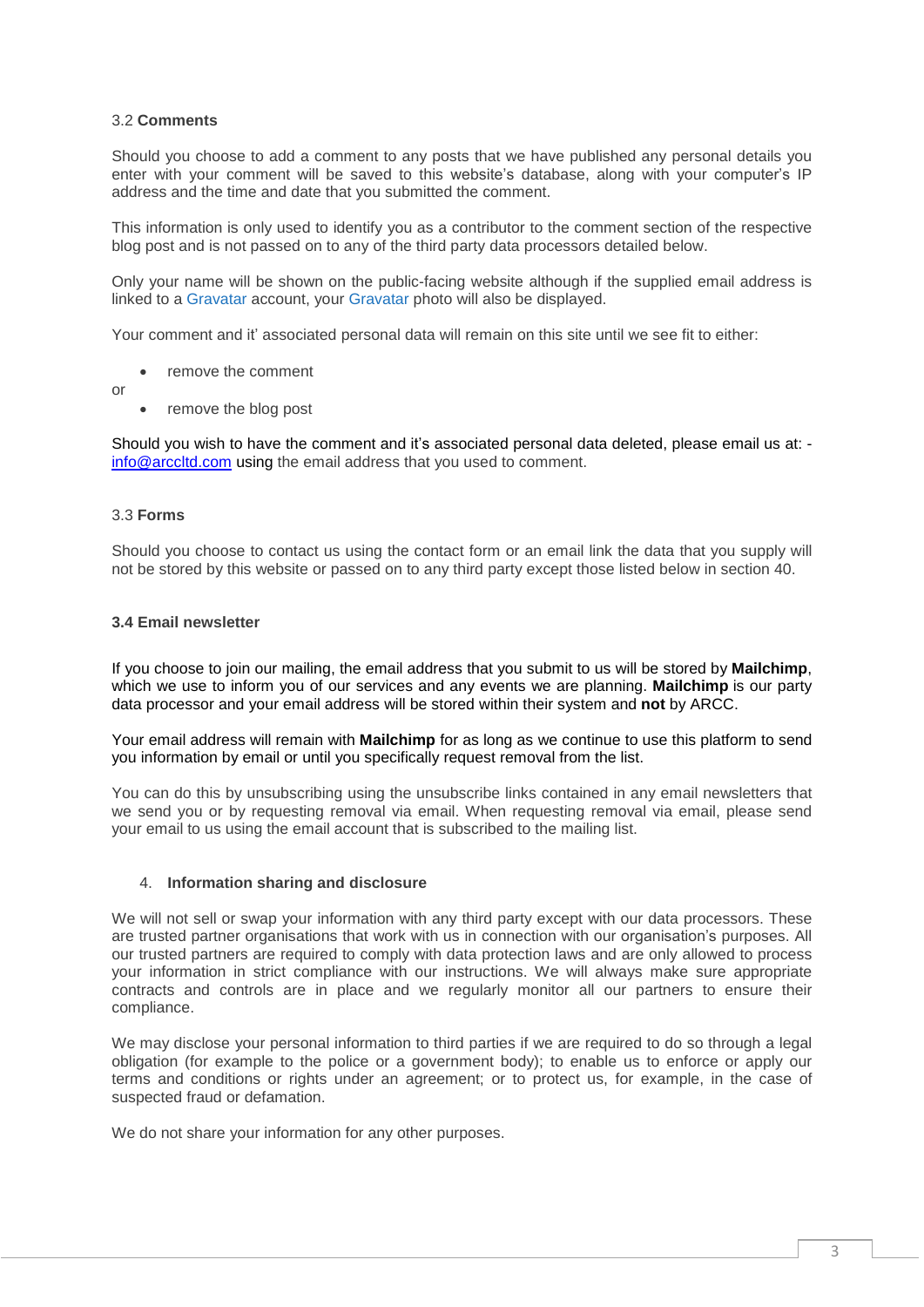### **4.1 The accuracy of your information**

We shall ensure that all information we hold about you is accurate and, where necessary, kept up to date. If any of the information we hold about you is inaccurate and either you advise us or we become otherwise aware, we will ensure it is amended and updated as soon as possible.

### 4.2 **Storing your information**

We will keep your information for as long as required to enable us to operate our services and we will not keep your information for any longer than is necessary. We will take into consideration our legal obligations and tax and accounting rules when determining how long we should retain your information. When we no longer need to retain your information we will ensure it is securely disposed of, at the appropriate time.

#### 5. **Our website**

Our websites use cookies to help them work well and to track information about how people are using them. More information on cookies can be found below.

For all areas of our website which collect personal information, we use a secure server. Although we cannot 100 percent guarantee the security of any information you transmit to us, we enforce strict procedures and security features to protect your information and prevent unauthorised access.

Our website contains links to other websites belonging to third parties and we sometimes choose to participate in social networking sites including but not limited to Youtube and Facebook. We may also include content from sites such as these on our website however, would advise that we do not have any control the privacy practices of these other sites. You should make sure when you leave our site that you have read and understood that site's privacy policy in addition to our own.

#### 6. **6**. **Cookies**

### **6.1 What are cookies?**

Cookies are small text files that are placed on your computer by websites that you visit. They are widely used in order to make websites work, or work better, as well as to provide information to the owners of the site. A cookie often contains a unique number, which can be used to recognise your computer when a user of your computer returns to a website that it visited previously.

#### **6.2 How does Asian Resource Centre of Croydon use cookies?**

We use cookies to enhance the online experience of our visitors, to better understand how our websites are used. (see Google Analytics above)

#### **6.3 Your rights**

Our cookies do not store financial information or information which is capable of directly identifying you (such as your name or address). You have the right to choose whether to accept these cookies. You can exercise this right by amending or setting the controls on your browser to reflect your cookie preferences. However, please note that if you choose to refuse cookies you may not be able to use the full functionality of this website.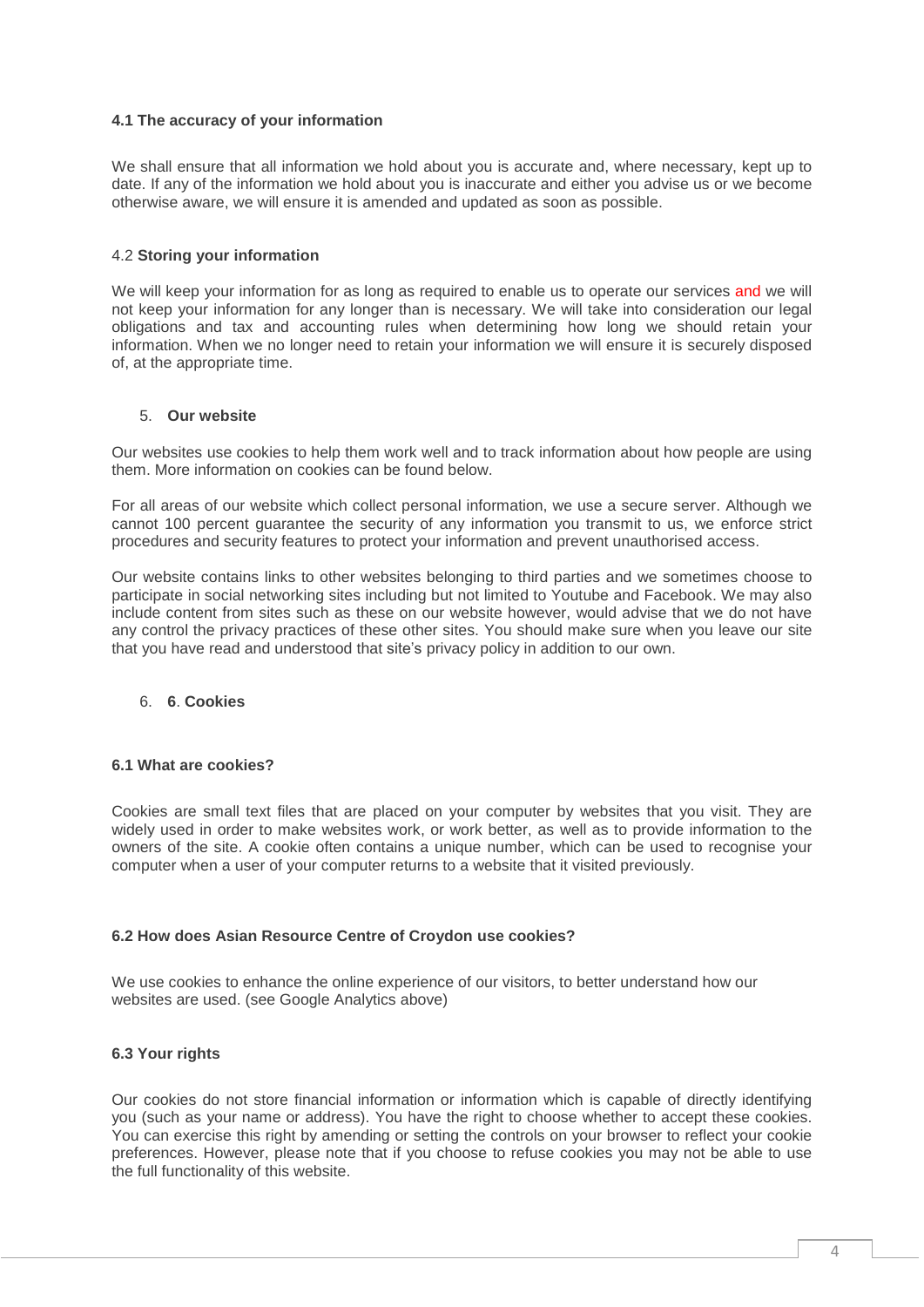# **6.4 Changing your cookie preferences**

The "Help" menu in the toolbar of most web browsers will tell you how to change your browser's cookie settings, including how to have the browser notify you when you receive a new cookie, and how to disable cookies altogether. An online guide is available if you have difficulties trying to change your browser settings.

- <https://support.mozilla.org/en-US/kb/enable-and-disable-cookies-website-preferences>
- <https://support.google.com/accounts/answer/61416?co=GENIE.Platform%3DDesktop&hl=en>
- [https://support.microsoft.com/en-gb/help/17442/windows-internet-explorer-delete-manage](https://support.microsoft.com/en-gb/help/17442/windows-internet-explorer-delete-manage-cookies)[cookies](https://support.microsoft.com/en-gb/help/17442/windows-internet-explorer-delete-manage-cookies)

# **6.5 Cookie terminology**

We have classified our cookies into two broad types – 'first party cookies' and 'third party cookies':

- We use Google Analytics cookies which help us monitor the site and improve it to make your experience better.
- We also use some social media cookies which allow you to interact with our website through various social media sites such as Facebook, Twitter and Youtube.
- Our content management system will also set cookies without which the site could not function.

In addition, cookies may be either 'session cookies' or 'persistent cookies'. Your computer automatically removes session cookies once you close your browser. Persistent cookies will survive on your computer until an expiry date specified in the cookie itself, is reached.

We do not use third party cookies that track your usage this and other websites to serve advertising.

# 7. **Data breaches**

In the event of a breach of security leading to the accidental or unlawful destruction, loss, alteration, unauthorised disclosure of, or access to, personal data, the Charity shall promptly assess the risk to people's rights and freedoms and if appropriate report this breach to the ICO (more information on the ICO website).

 [https://ico.org.uk/for-organisations/guide-to-the-general-data-protection-regulation](https://ico.org.uk/for-organisations/guide-to-the-general-data-protection-regulation-gdpr/personal-data-breaches/)[gdpr/personal-data-breaches/](https://ico.org.uk/for-organisations/guide-to-the-general-data-protection-regulation-gdpr/personal-data-breaches/)

# 8. **Changes to the policy**

This policy replaces all previous versions and is correct as of the date at the end of this web page. We will regularly review and update this Privacy and Data Protection Statement and will update, modify, add or remove sections at our discretion. Any changes will be notified to you through on this page. Your continued use of our website, any of our services and/or the continued provision of personal information after we have posted the changes to these terms will be taken to mean you are in agreement with those changes.

#### 9. **Your rights**

You have the right to:

- request a copy of the information we hold about you;
- update or amend the information we hold about you if it is wrong;